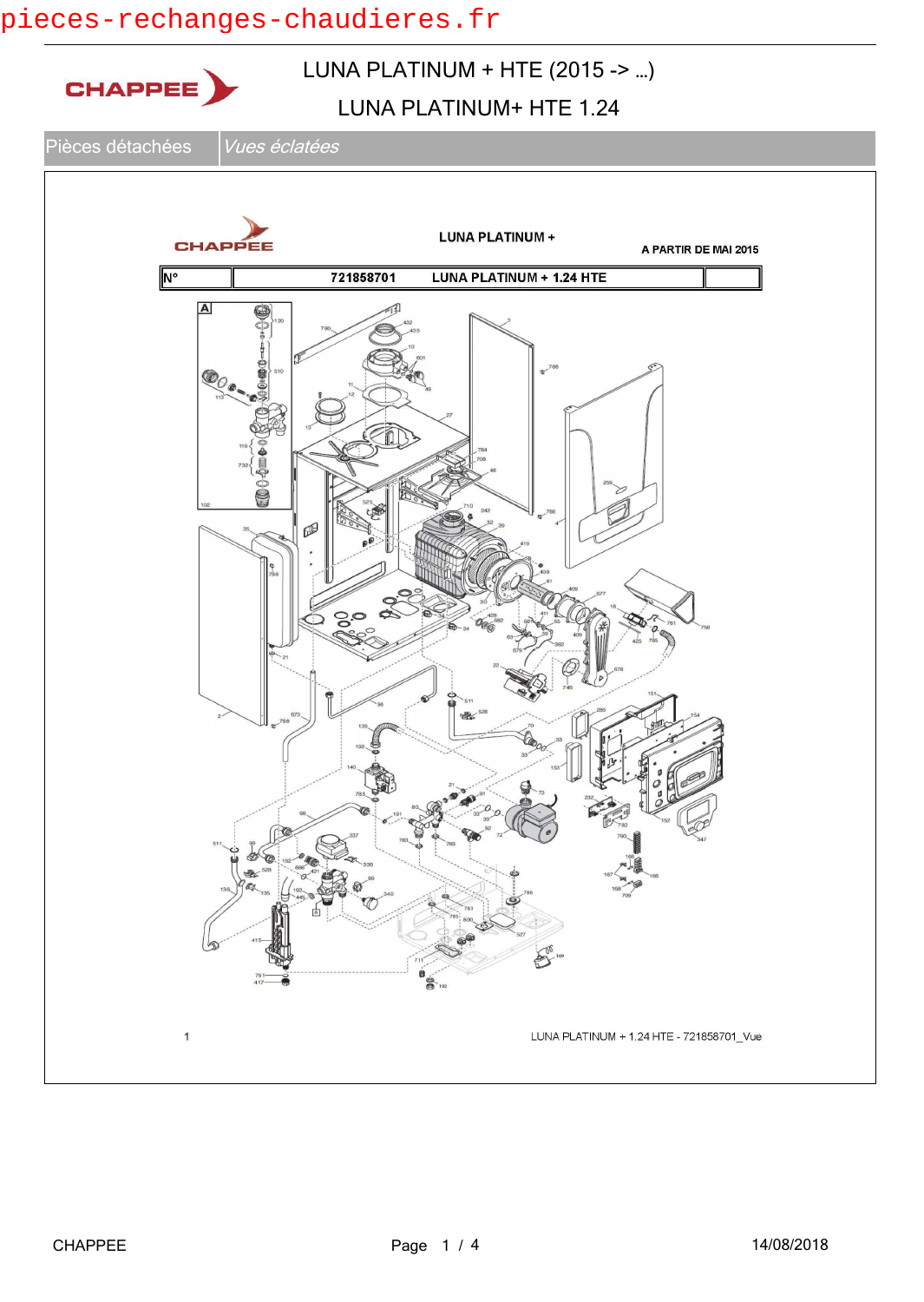## pieces-rechanges-chaudieres.fr



## LUNA PLATINUM + HTE (2015 -> …)

#### LUNA PLATINUM+ HTE 1.24

| Réf. | Référence   | <b>Description</b>                      | Qté          | Remarques |
|------|-------------|-----------------------------------------|--------------|-----------|
| 2    | SX710066300 | PANNEAU GAUCHE INITIA PLUS              | 1            |           |
| 3    | SX710066200 | PANNEAU DROIT INITIA PLUS               | $\mathbf{1}$ |           |
| 4    | SX710918700 | PANNEAU AV.PLATINUM CH                  | 1            |           |
| 10   | SX5409020   | RACCORDEMENT VENTOUSE<br>(5409020)      | $\mathbf{1}$ |           |
| 11   | SX5409010   | JOINT VENTOUSE CAOUTCHOUC (5409010)     | 1            |           |
| 12   | SX5108690   | <b>OBTURATEUR</b><br>(5108690)          | $\mathbf{1}$ |           |
| 13   | SX5407400   | JOINT OBTURATEUR DECOUPE (x3)           | 1            |           |
| 18   | SX710059700 | <b>VENTURI AGU3718</b>                  | $\mathbf{1}$ |           |
| 21   | SX5402050   | JOINT 6,1x11,5x1,5 (X3)                 | 1            |           |
| 21   | SX5402050   | JOINT 6,1x11,5x1,5 (X3)                 | $\mathbf{1}$ |           |
| 22   | SX710692300 | <b>VENTILATEUR NRG118</b>               | 1            |           |
| 27   | 7216211     | <b>CHAMBRE ETANCHE</b>                  | $\mathbf{1}$ |           |
| 29   | SX710283700 | PANNEAU ISOLANT ARRIERE                 | 1            |           |
| 30   | SX5411020   | PANNEAU ISOLANT<br>(5411020)            | $\mathbf{1}$ |           |
| 32   | SX5671940   | ECHANGEUR PRINCIPAL 4E<br>(5671940)     | 1            |           |
| 33   | SX710963000 | O-RING 22X3 EPDM (x3)                   | $\mathbf{1}$ |           |
| 33   | SX710963000 | O-RING 22X3 EPDM (x3)                   | 1            |           |
| 33   | SX710963000 | O-RING 22X3 EPDM (x3)                   | $\mathbf{1}$ |           |
| 33   | SX710963000 | O-RING 22X3 EPDM (x3)                   | 1            |           |
| 34   | SX8380860   | CLIPS ECHANGEUR PRINCIPAL               | $\mathbf{1}$ |           |
| 34   | SX8380860   | CLIPS ECHANGEUR PRINCIPAL               | 1            |           |
| 35   | SX710022500 | <b>VASE D'EXPANSION 8L</b>              | $\mathbf{1}$ |           |
| 36   | SX710157400 | <b>TUBE LIAISON VASE</b>                | 1            |           |
| 41   | 7115657     | <b>BRULEUR 5E</b>                       | $\mathbf{1}$ |           |
| 48   | SX710282300 | <b>GOUTIERE AIR NEUF</b>                | 1            |           |
| 49   | SX5409280   | BOUCHON RACCORD. VENTOUSE (5409280)     | $\mathbf{1}$ |           |
| 59   | SX8513520   | CABLE ELECT.D'ALLUMAGE L=250            | 1            |           |
| 63   | SX710220000 | ELECTRODE ALLUMAGE HTE                  | $\mathbf{1}$ |           |
| 65   | SX710424200 | ELECTRODE IONISATION B&P                | 1            |           |
| 70   | SX710156800 | TUBE POMPE/ECHANGEUR                    | $\mathbf{1}$ |           |
| 72   | 7221855     | POMPE UMP 15-60 6M AVEC CABL.           | 1            |           |
| 73   | 7219215     | <b>DEGAZEUR CALEFFI WI</b>              | 1            |           |
| 73   | SX710493600 | <b>DEGAZEUR POMPE</b>                   | 1            |           |
| 80   | SX711237600 | <b>GROUPE RETOUR CHAUFFAGE</b>          | $\mathbf{1}$ |           |
| 91   | SX5652030   | ROBINET DE VIDANGE<br>(PDM5652030)      | 1            |           |
| 92   | SX9951170   | SOUPAPE DE SECURITE 3BARS<br>(9951170)  | $\mathbf{1}$ |           |
| 98   | SX5672770   | TUBE BY-PASS CHAUFFAGE                  | 1            |           |
| 99   | SX8380850   | <b>CLIP TUBE BY-PASS</b>                | $\mathbf{1}$ |           |
| 99   | SX8380850   | <b>CLIP TUBE BY-PASS</b>                | 1            |           |
| 102  | SX5683540   | ENS.VANNE 3 VOIES<br>(5683540)          | $\mathbf{1}$ |           |
| 113  | SX0617100   | <b>GROUPE BY-PASS</b>                   | 1            |           |
| 119  | SX0605760   | <b>CLAPET CHAUFFAGE V3V</b><br>(605760) | $\mathbf{1}$ |           |
| 120  | SX0600750   | <b>BOUCHON V3V CHAUFFAGE</b>            | 1            |           |
| 135  | SX9950760   | SECURITE SURCHAUFFE 105° (9950760)      | $\mathbf{1}$ |           |
| 136  | SX710157700 | TUBE DEPART CHAUFFAGE                   | 1            |           |
| 139  | SX710022000 | <b>FLEXIBLE GAZ</b>                     | $\mathbf{1}$ |           |
| 140  | SX710452600 | VANNE GAZ VGE56S                        | 1            |           |
| 151  | SX710018500 | COUVERCLE BOITIER ELECTRIQUE            | $\mathbf{1}$ |           |
| 152  | SX710019900 | PANNEAU DE COMMANDE                     | 1            |           |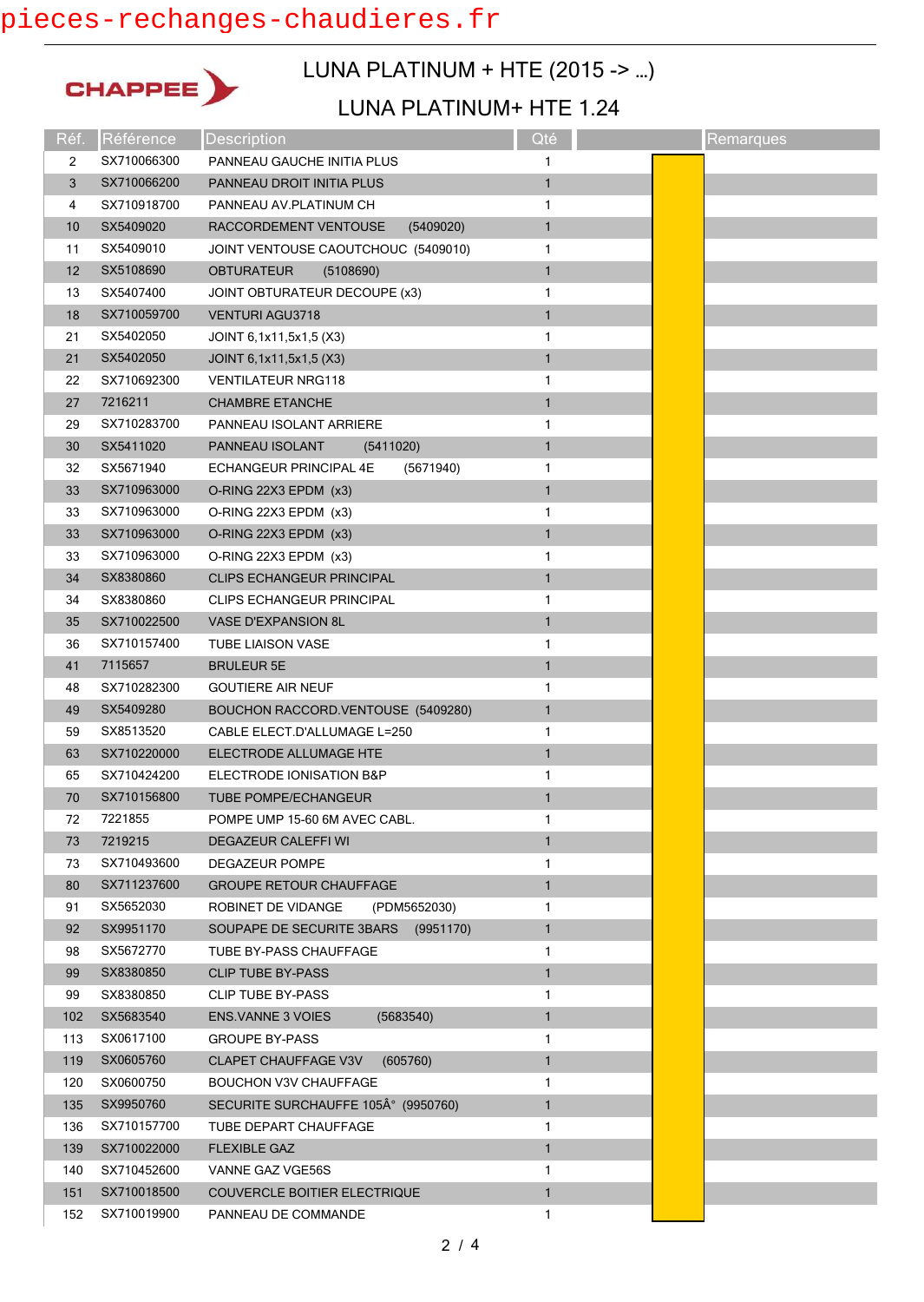

### LUNA PLATINUM + HTE (2015 -> …)

#### LUNA PLATINUM+ HTE 1.24

| 153 | SX710018200 | CAPOT BORNIER DE RACCORDEMENT           | $\mathbf{1}$ |                |
|-----|-------------|-----------------------------------------|--------------|----------------|
| 154 | 7222069     | C.I. LMS15 1.24+                        | 1            |                |
| 166 | SX8421590   | BORNIER DE RACCORDEMENT<br>(PDM8421590) | $\mathbf{1}$ |                |
| 167 | SX5405340   | PORTE-FUSIBLES (x3) (PDM5405340)        | 1            |                |
| 168 | SX9950580   | FUSIBLES 2A 250V (X10) (9950580)        | $\mathbf{1}$ |                |
| 168 | SX9950580   | FUSIBLES 2A 250V (X10) (9950580)        | 1            |                |
| 169 | SX710554900 | <b>MANOMETRE</b>                        | $\mathbf{1}$ |                |
| 191 | SX5408970   | JOINT G1/2"<br>(5408970)                | 1            |                |
| 192 | SX5404650   | JOINT G3/4" 17x24x2 (X10) #             | $\mathbf{1}$ |                |
| 192 | SX5404650   | JOINT G3/4" 17x24x2 (X10) #             | 1            |                |
| 192 | SX5404650   | JOINT G3/4" 17x24x2 (X10) #             | $\mathbf{1}$ |                |
| 192 | SX5404650   | JOINT G3/4" 17x24x2 (X10) #             | 1            |                |
| 232 | SX710028100 | CARTE ELECTRONIQUE INTERFACE            | $\mathbf{1}$ |                |
| 242 | SX8435270   | SONDE CTN FUMEE                         | 1            |                |
| 259 | SX710828100 | LOGO CHAPPEE                            | $\mathbf{1}$ |                |
| 285 | SX710083600 | <b>CAPOT CLIP-IN</b>                    | 1            |                |
| 314 | SX710071600 | CABLE RALLONGE IONISATION               | $\mathbf{1}$ |                |
| 336 | SX8380680   | RESSORT FIX MOTEUR V3V                  | 1            |                |
| 337 | SX5694580   | MOTEUR V3V ELBI                         | $\mathbf{1}$ |                |
| 340 | SX710109100 | <b>CAPTEUR DE PRESSION</b>              | 1            |                |
| 347 | SX710234400 | <b>COMMANDE A DISTANCE</b>              | $\mathbf{1}$ |                |
| 382 | SX8511130   | CABLE ELECTRODE IONISATION              | 1            |                |
| 408 | 711571000   | <b>BRIDE CHAMBRE DE COMBUSTION</b>      | 1            |                |
| 409 | 7215431     | <b>ENS.JOINT BRULEUR</b>                | 1            |                |
| 409 | 7215431     | <b>ENS.JOINT BRULEUR</b>                | $\mathbf{1}$ |                |
|     |             |                                         |              |                |
| 411 | SX710185200 | JOINT ELECTRODE IONISATION              | 1            | Nous consulter |
| 415 | 7217442     | SIPHON HYDRAULIQUE H220<br>721744200    | $\mathbf{1}$ |                |
| 417 | 7216792     | <b>BOUCHON SIPHON HYDRAULIQUE</b>       | 1            | Nous consulter |
| 419 | SX5411000   | JOINT BRIDE/ECHANGEUR                   | $\mathbf{1}$ |                |
| 421 | SX5408270   | O-RING 11,91x2,62 EPDMR                 | 1            |                |
| 425 | SX710042400 | <b>JOINT DE VENTURI</b>                 | $\mathbf{1}$ |                |
| 428 | SX5409290   | JOINT HUBLOT (X3) (5409290)             | 1            |                |
| 432 | SX5410420   | JOINT FUMEES A~60                       | $\mathbf{1}$ |                |
| 435 | SX5407550   | JOINT FUMEES A 100 (5407550)            | 1            |                |
| 445 | 7217271     | TUBE ECHANGEUR/SIPHON 721727100         | $\mathbf{1}$ |                |
| 510 | SX0600760   | ENS.OBTURATEUR SANITAIRE (600760)       | 1            |                |
| 511 | SX5404600   | O-RING 17,86X2,62 (X3)                  | 1            |                |
| 511 | SX5404600   | O-RING 17,86X2,62 (X3)                  | 1            |                |
| 525 | SX710027900 | <b>ALLUMEUR ANTOSS 24V</b>              | $\mathbf{1}$ |                |
| 527 | 7215830     | <b>BOUCHON</b>                          | 1            |                |
| 528 | SX710439300 | SONDE CTN TODS                          | $\mathbf{1}$ |                |
| 528 | SX710439300 | SONDE CTN TODS                          | 1            |                |
| 601 | SX5408560   | O-RING 8,73X1,78 (x3) (5408560)         | $\mathbf{1}$ |                |
| 673 | 7220855     | TUBE RACCORD CONDENSE/SIPHON 722085500  | 1            |                |
| 677 | SX5212930   | RALLONGE BRULEUR 5E (5212930)           | $\mathbf{1}$ |                |
| 678 | SX710051400 | AIR-GAS CONVEYOR SS.LUNA4               | 1            |                |
| 679 | SX8511150   | CABLE MASSE ELECTR.D'ALL.L=270(8511150) | $\mathbf{1}$ |                |
| 681 | SX710185300 | JOINT ELECTRODE D'ALLUMAGE              | 1            |                |
| 682 | SX5211800   | <b>HUBLOT</b><br>(5211800)              | $\mathbf{1}$ |                |